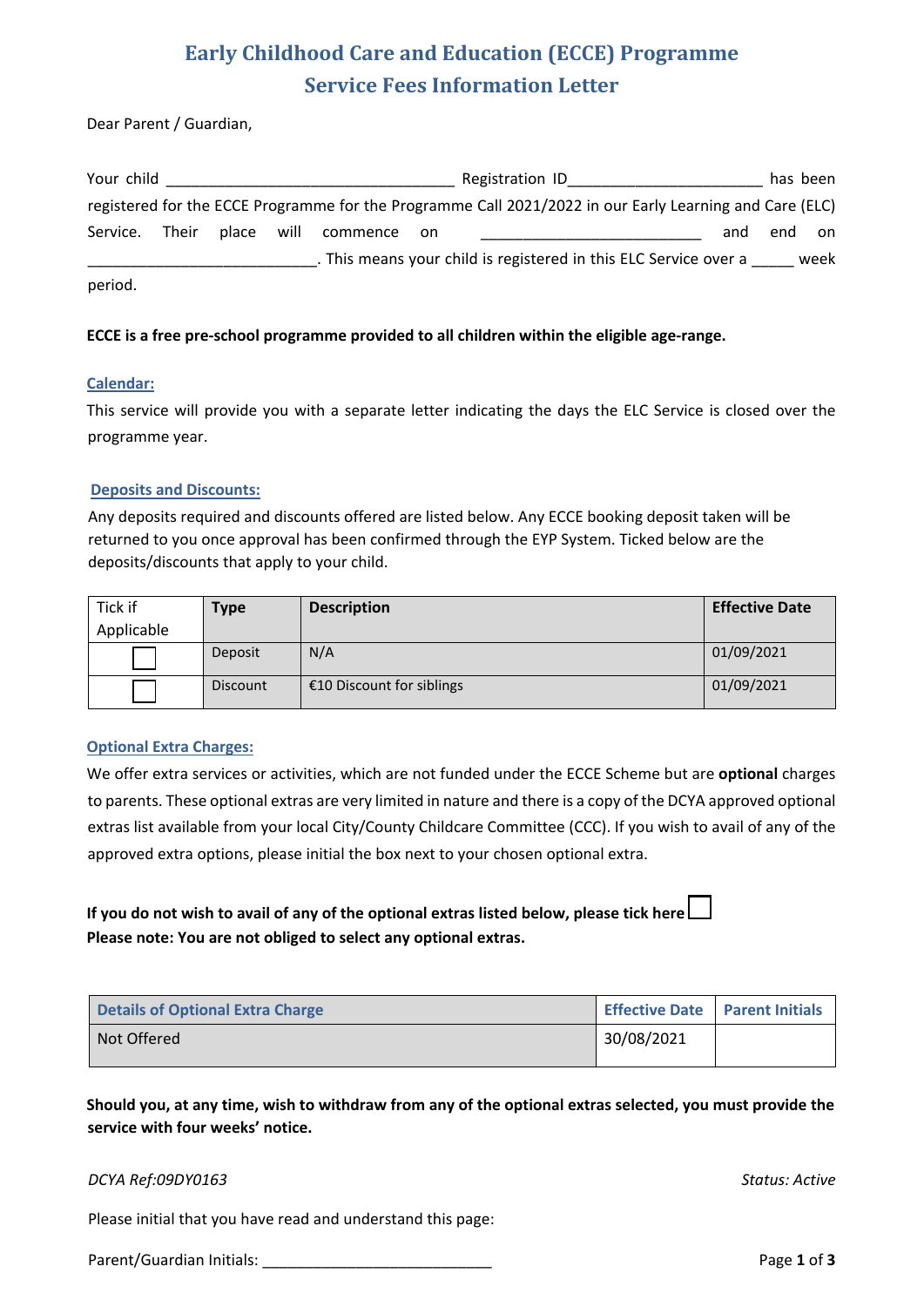## **Early Childhood Care and Education (ECCE) Programme Service Fees Information Letter**

#### **Fees List:**

| Our Fees List below outlines the session types that are available within our service and maximum weekly      |  |  |  |  |  |
|--------------------------------------------------------------------------------------------------------------|--|--|--|--|--|
| charge for them. The session type(s) that you have requested are ticked in the Fees list below. This service |  |  |  |  |  |
| charges on a weekly $\Box$ /monthly $\Box$ basis. Your charge is identified in the final column and does not |  |  |  |  |  |
| include any optional extras you have chosen from the above.                                                  |  |  |  |  |  |

| <b>Session</b>   | <b>Session</b>           | <b>Session</b> | <b>Number</b> | <b>Fees including</b> | Fee         | Your Weekly/   | <b>Effective</b> |
|------------------|--------------------------|----------------|---------------|-----------------------|-------------|----------------|------------------|
| <b>Attending</b> | <b>Description</b>       | <b>Type</b>    | of Days       | <b>ECCE (3 free</b>   | excluding   | <b>Monthly</b> | Date             |
|                  |                          |                |               | hours if 38           | <b>ECCE</b> | Charge (incl.  |                  |
|                  |                          |                |               | week/3.5 free         |             | discounts if   |                  |
|                  |                          |                |               | hours if 41           |             | applicable)    |                  |
|                  |                          |                |               | week service)         |             |                |                  |
|                  | Morning Session          | <b>AM</b>      | 5             | €O                    | €30         |                | 01/09/2021       |
|                  | 9.00am<br>to             |                |               |                       |             |                |                  |
|                  | 12.00pm                  |                |               |                       |             |                |                  |
|                  | Morning 9.00am           | <b>AM</b>      | 5             | €10                   | €40         |                | 30/08/2021       |
|                  | 1.00 <sub>pm</sub><br>to |                |               |                       |             |                |                  |
|                  | including Dinner         |                |               |                       |             |                |                  |

#### **Leaving the Service/Transfers:**

Should you wish to leave this Service you must **give four weeks written notice** to the manager. Patterns of 'non-attendance' will be queried and may result in your ECCE place being cancelled. Please speak to the Service Manager if for any reason your attendance pattern is not as first registered.

#### **Queries**

If you have any queries or wish to discuss any of the above, please contact the Service Manager.

#### **Alternatively, you could address queries to your local City/County Childcare Committee.**

#### **A list of CCC contact details is available on** [www.myccc.ie](http://www.myccc.ie/)

Please read, sign and date two copies of this letter. Retain one copy and return one copy to the Service Manager. A signed copy must be kept on our files for verification purposes during funding compliance visits undertaken by Pobal, on behalf of the Department of Children & Youth Affairs (DCYA).

Yours sincerely,

| <b>Title/Position Held</b> |
|----------------------------|
|                            |

*DCYA Ref:09DY0163 Status: Active*

Please initial that you have read and understand this page:

Parent/Guardian Initials: \_\_\_\_\_\_\_\_\_\_\_\_\_\_\_\_\_\_\_\_\_\_\_\_\_\_\_ Page **2** of **3**